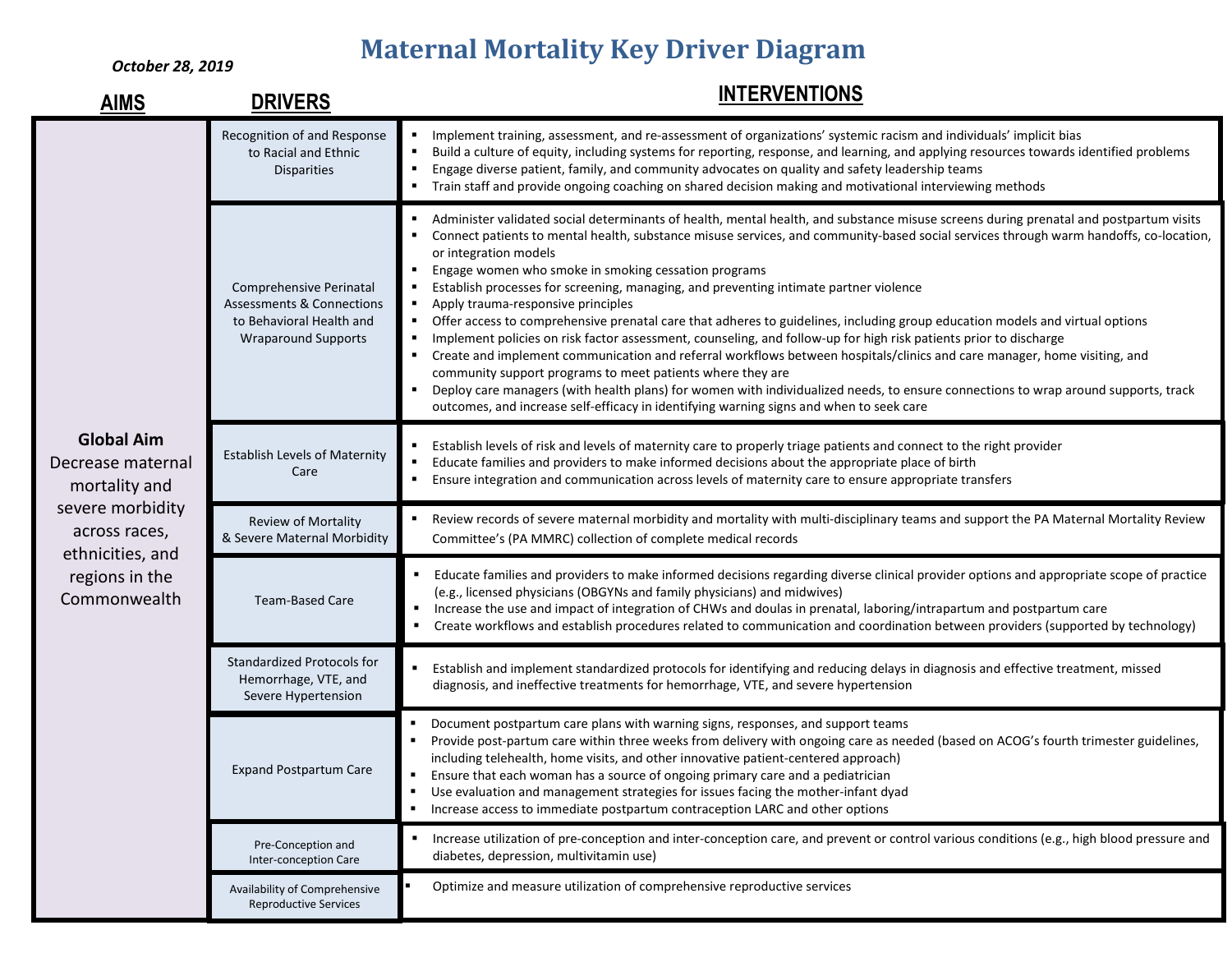### **Maternal Mortality Quality Metrics**

The PA PQC will rely on the PA Maternal Mortality Review Committee (MMRC) to track rates of maternal mortality at the state-level, including pregnancy-associated and pregnancy-related deaths. To help serve as an action arm of the MMRC, the PA PQC sites will measure severe maternal morbidity. The PA PQC also recommends measuring and tracking optional measures that could prevent maternal mortality and morbidity and drive quality improvement projects at facilities. To ensure a focus on the optional measures, the PA PQC will prioritize certain categories of optional measures in phases. Initially, the optional measures in the hemorrhage, hypertension, and ACOG Fourth Trimester categories will be prioritized.

| <b>Metric</b>          | <b>Numerator (Out of</b> | <b>Denominator</b> | <b>Data</b>   | <b>Notes</b>                                                      | <b>Source</b>           |
|------------------------|--------------------------|--------------------|---------------|-------------------------------------------------------------------|-------------------------|
|                        | the Denominator)         |                    | <b>Source</b> |                                                                   |                         |
| <b>Severe Maternal</b> | Number of cases          | All mothers        | Hospital      | Report the aggregate numbers across all races/ethnicities         | https://safehealthcaref |
| <b>Morbidity</b>       | with any severe          | during their       | Discharge     | quarterly, starting in January 2019                               | oreverywoman.org/ai     |
|                        | maternal morbidity       | <b>birth</b>       | Data File     |                                                                   | m-data/                 |
| (Required)             | (SMM) code               | admission,         | $(ICD-10)$    | Report by race/ethnicity annually (non-Hispanic white, non-       |                         |
|                        |                          | excluding          |               | Hispanic black, Hispanic, and non-Hispanic other), starting in    |                         |
|                        |                          | ectopics and       |               | January 2019                                                      |                         |
|                        |                          | miscarriages       |               |                                                                   | https://www.acog.org/   |
|                        |                          |                    |               | Using the AIM SMM Codes List, use the tabs called "ICD-10 SMM     | Clinical-Guidance-and-  |
|                        |                          |                    |               | Numerator Codes" and "Denominator   Birth Admit Codes" for        | Publications/Obstetric- |
|                        |                          |                    |               | the numerator and denominator codes, respectively. (For the       | Care-Consensus-         |
|                        |                          |                    |               | purposes of this PA PQC measure, please disregard the other tabs, | Series/Severe-          |
|                        |                          |                    |               | including "SMM Denominator   Hemorrhage" and "SMM                 | Maternal-Morbidity-     |
|                        |                          |                    |               | Denominator   Preeclampsia.")                                     | Screening-and-Review    |
|                        |                          |                    |               | For an FAQ about Blood Transfusion Coding, please click here. A   |                         |
|                        |                          |                    |               | national task force is working on updated guidance.               |                         |
|                        |                          |                    |               |                                                                   |                         |
|                        |                          |                    |               | The extracted data should be based on discharge date,             |                         |
|                        |                          |                    |               | representing inpatient discharges during the reporting period.    |                         |
|                        |                          |                    |               |                                                                   |                         |
|                        |                          |                    |               | Exclude cases where the birth occurred in a location other than   |                         |
|                        |                          |                    |               | the hospital or birth center (e.g., home, car, and ED).           |                         |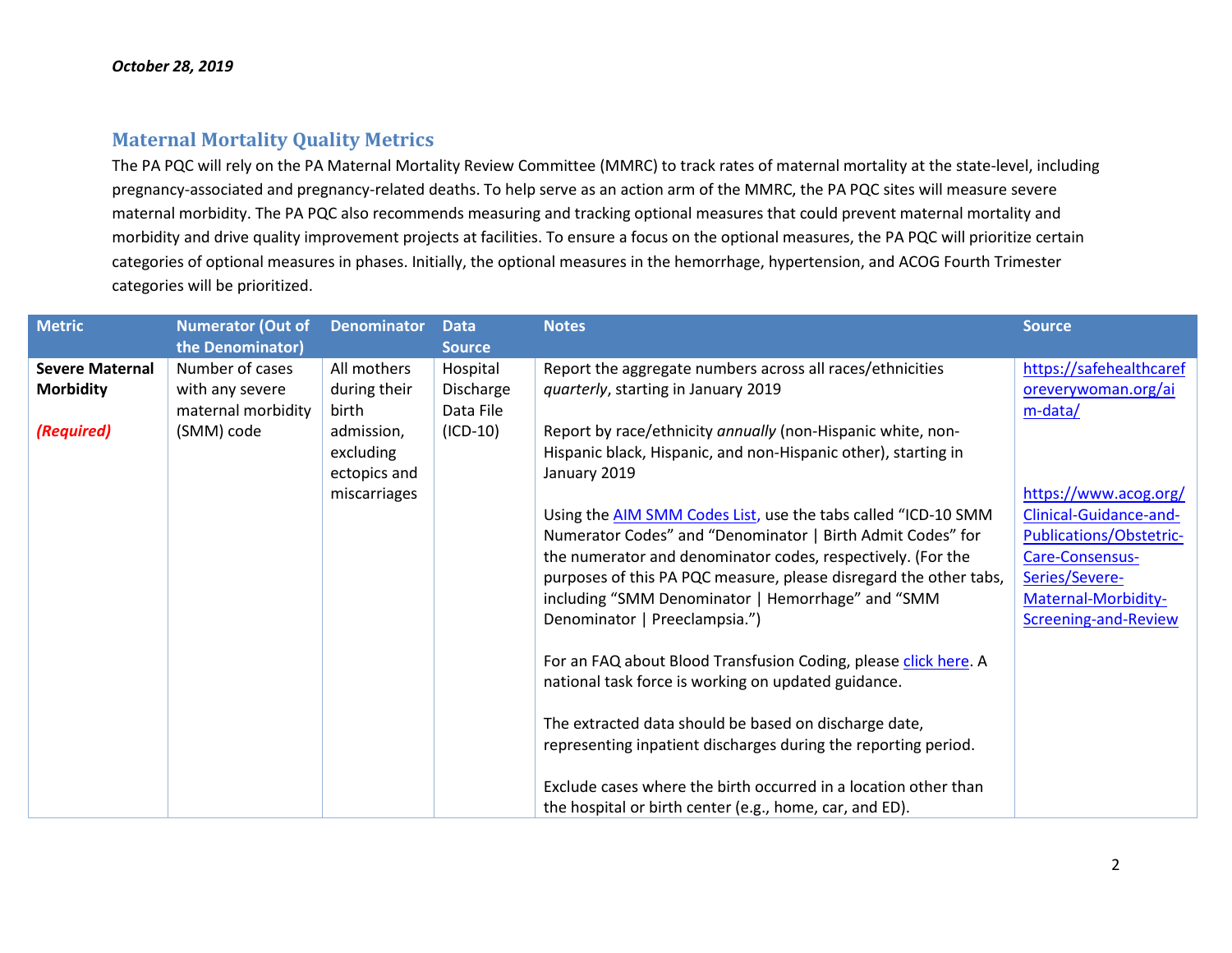### *October 28, 2019*

| <b>Metric</b>          | <b>Numerator (Out of</b> | <b>Denominator</b> | <b>Data</b>   | <b>Notes</b>                                                    | <b>Source</b>           |
|------------------------|--------------------------|--------------------|---------------|-----------------------------------------------------------------|-------------------------|
|                        | the Denominator)         |                    | <b>Source</b> |                                                                 |                         |
| <b>Severe Maternal</b> | Number of cases          | All mothers        | Hospital      | Report the aggregate numbers across all races/ethnicities       |                         |
| <b>Morbidity</b>       | with any non-            | during their       | Discharge     | quarterly, starting in January 2019                             | https://safehealthcaref |
| (excluding cases       | transfusion SMM          | birth              | Data File     |                                                                 | oreverywoman.org/ai     |
| with only a            | code                     | admission,         | $(ICD-10)$    | Report by race/ethnicity annually (non-Hispanic white, non-     | m-data/                 |
| transfusion            |                          | excluding          |               | Hispanic black, Hispanic, and non-Hispanic other), starting in  |                         |
| code)                  |                          | ectopics and       |               | January 2019                                                    | https://www.acog.org/   |
|                        |                          | miscarriages       |               |                                                                 | Clinical-Guidance-and-  |
|                        |                          |                    |               | Using the AIM SMM Codes List, use the tabs called "ICD-10 SMM   | Publications/Obstetric- |
| (Required)             |                          |                    |               | Numerator Codes" and "Denominator   Birth Admit Codes" for      | Care-Consensus-         |
|                        |                          |                    |               | the numerator and denominator codes, respectively. However, in  | Series/Severe-          |
|                        |                          |                    |               | the case of this measure that excludes cases with only a        | Maternal-Morbidity-     |
|                        |                          |                    |               | transfusion code from the numerator, remember to exclude        | Screening-and-Review    |
|                        |                          |                    |               | cases with only a blood transfusion code. (For the purposes of  |                         |
|                        |                          |                    |               | this PA PQC measure, please disregard the other tabs, including |                         |
|                        |                          |                    |               | "SMM Denominator   Hemorrhage" and "SMM Denominator             |                         |
|                        |                          |                    |               | Preeclampsia.")                                                 |                         |
|                        |                          |                    |               | The extracted data should be based on discharge date,           |                         |
|                        |                          |                    |               | representing                                                    |                         |
|                        |                          |                    |               | inpatient discharges during the reporting period                |                         |
|                        |                          |                    |               |                                                                 |                         |
|                        |                          |                    |               | Exclude cases where the birth occurred in a location other than |                         |
|                        |                          |                    |               | the hospital or birth center (e.g., home, car, and ED).         |                         |
| <b>Treatment of</b>    | Cases who were           | Women with         | Hospital      | Report monthly, starting in January 2019                        | <b>AIM Severe</b>       |
| <b>Severe HTN</b>      | treated within 1         | persistent         | logbooks,     |                                                                 | <b>Hypertension P4</b>  |
| within 1 hour          | hour with IV             | (twice within      | EHR, and      | Denominator excludes women with an exacerbation of chronic      |                         |
|                        | Labetalol, IV            | 15 minutes)        | pharmacy      | <b>HTN</b>                                                      | https://safehealthcaref |
|                        | Hydralazine, or PO       | new-onset          | records       |                                                                 | oreverywoman.org/ai     |
| (Optional;             | Nifedipine               | Severe HTN         |               | It is best to use at least two systems (i.e. logbooks, EHR,     | m-data/                 |
| prioritized)           |                          | (Systolic: $\ge$   |               | pharmacy records) for identification of denominator cases       |                         |
|                        |                          | 160 or             |               |                                                                 | https://www.acog.org/   |
|                        |                          | Diastolic: ≥       |               |                                                                 | Clinical-Guidance-and-  |
|                        |                          | 110)               |               |                                                                 | Publications/Committe   |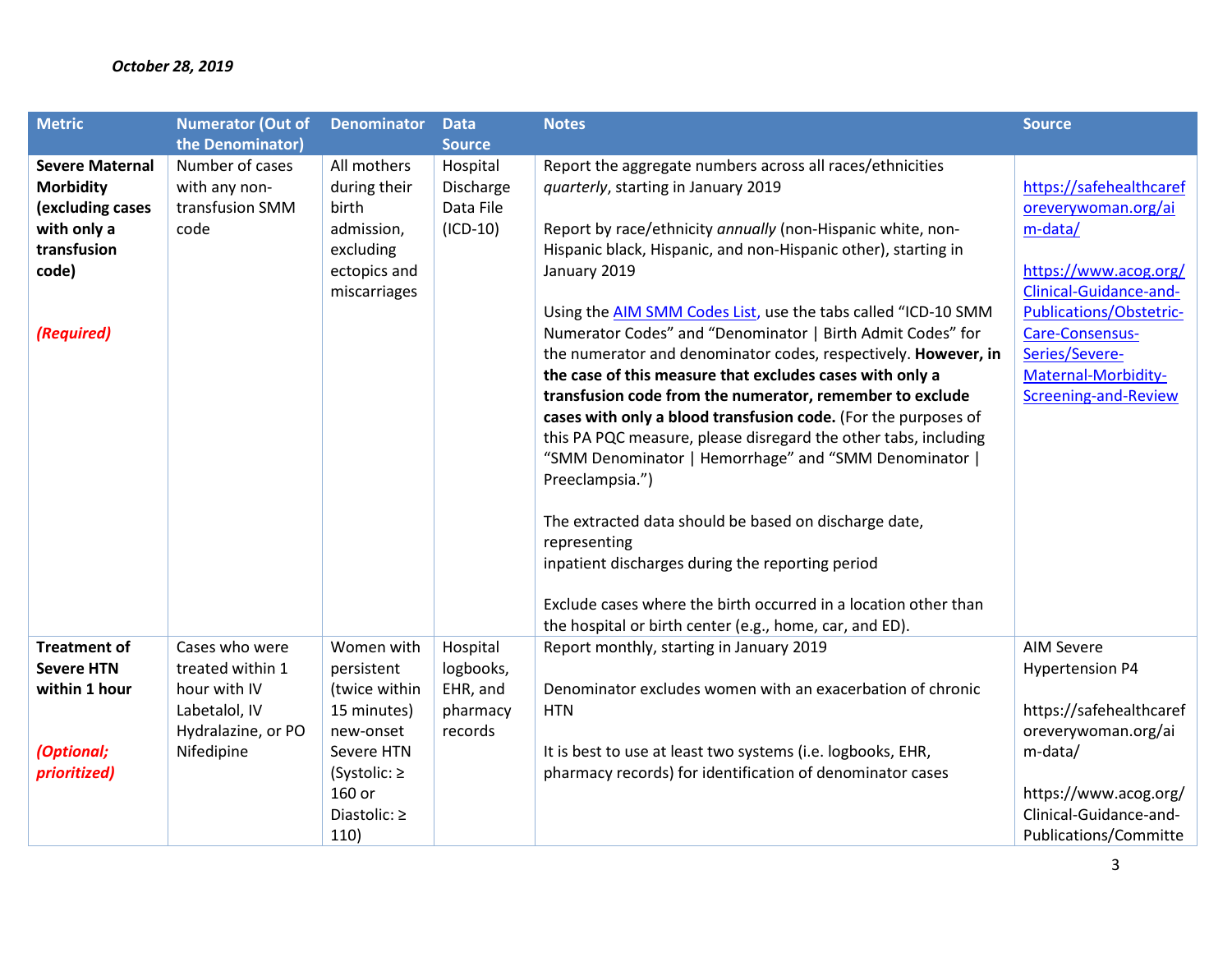| <b>Metric</b>                                                           | <b>Numerator (Out of</b>                                                                                    | <b>Denominator</b>                                                                                                                                               | <b>Data</b>            | <b>Notes</b>                                                                                                                                                                                                                                           | <b>Source</b>                                                                                                                                                                                                                                                                                                             |
|-------------------------------------------------------------------------|-------------------------------------------------------------------------------------------------------------|------------------------------------------------------------------------------------------------------------------------------------------------------------------|------------------------|--------------------------------------------------------------------------------------------------------------------------------------------------------------------------------------------------------------------------------------------------------|---------------------------------------------------------------------------------------------------------------------------------------------------------------------------------------------------------------------------------------------------------------------------------------------------------------------------|
|                                                                         | the Denominator)                                                                                            |                                                                                                                                                                  | <b>Source</b>          |                                                                                                                                                                                                                                                        |                                                                                                                                                                                                                                                                                                                           |
|                                                                         |                                                                                                             |                                                                                                                                                                  |                        |                                                                                                                                                                                                                                                        | $e-$<br>Opinions/Committee-<br>on-Obstetric-<br>Practice/Emergent-<br>Therapy-for-Acute-<br>Onset-Severe-<br>Hypertension-During-<br>Pregnancy-and-the-<br>Postpartum-Period<br>https://safehealthcaref<br>oreverywoman.org/pat<br>ient-safety-<br>bundles/severe-<br>hypertension-in-<br>pregnancy/#link_acc-1-<br>$4-d$ |
| <b>Fourth Trimester</b><br><b>Contact</b><br>(Optional;<br>prioritized) | Number of patients<br>receiving<br>postpartum care<br>contact within first<br>three weeks from<br>discharge | All patients<br>who were<br>discharged<br>due to a birth<br>3 weeks prior<br>to the end of<br>the month<br>and no later<br>than 3 weeks<br>prior to the<br>month | EHR and<br>Claims Data | Report on a monthly basis, starting in May 2019<br>"Postpartum care" can be counted as OB or OB/GYN provider<br>visits, home health visits, nursing care visits, or telemedicine visits<br>(i.e., videoconferencing but not including telephone calls) | Based on ACOG Fourth<br>Trimester<br>https://www.acog.org/<br>Womens-<br>Health/Optimizing-<br>Postpartum-<br>Care?IsMobileSet=false                                                                                                                                                                                      |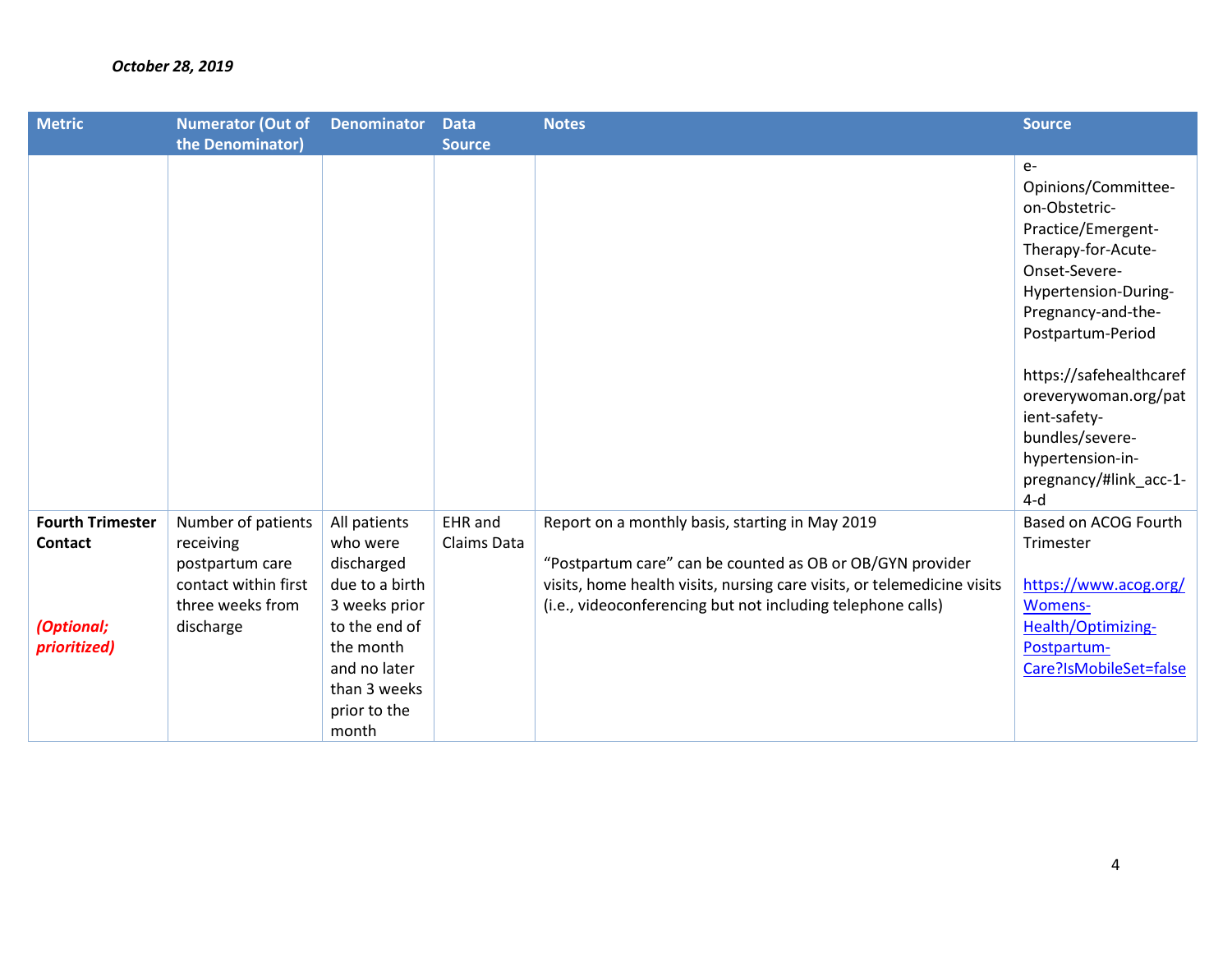# **NAS Driver Diagram**

## **INTERVENTIONS**

| <b>AIMs</b>                                                                                                                                                                                                                                                                                                                                                                                                                                                                                                                                                                                                                                                                                                                                                                                                       | <b>KEY DRIVERS</b>                                                                                                         | <b>INTERVENTIONS</b>                                                                                                                                                                                                                                                                                                                                                                                                                                                                                                                                                                       |
|-------------------------------------------------------------------------------------------------------------------------------------------------------------------------------------------------------------------------------------------------------------------------------------------------------------------------------------------------------------------------------------------------------------------------------------------------------------------------------------------------------------------------------------------------------------------------------------------------------------------------------------------------------------------------------------------------------------------------------------------------------------------------------------------------------------------|----------------------------------------------------------------------------------------------------------------------------|--------------------------------------------------------------------------------------------------------------------------------------------------------------------------------------------------------------------------------------------------------------------------------------------------------------------------------------------------------------------------------------------------------------------------------------------------------------------------------------------------------------------------------------------------------------------------------------------|
| . Optimize the health and well-being of<br>pregnant women with OUD and their<br>infants<br>· Increase standardized, compassionate<br>care for Opioid-Exposed Newborns (OEN)                                                                                                                                                                                                                                                                                                                                                                                                                                                                                                                                                                                                                                       | Standardize compassionate,<br>non-judgmental<br>maternal/infant screening,<br>prenatal education, support,<br>and tracking | Create and use standardized coding and documentation for SENs and NAS, including<br>specific ICD-10 codes for OENs<br>Use trauma-informed principles for compassionate care for SENs and mothers<br>Educate staff re: OEN and NAS, trauma-informed care, and MDWISE guidelines<br>Develop screening criteria for prenatal identification of infants at risk for NAS<br>Provide family education about NAS and what to expect                                                                                                                                                               |
|                                                                                                                                                                                                                                                                                                                                                                                                                                                                                                                                                                                                                                                                                                                                                                                                                   | Attain high reliability with<br>NAS scoring by nursing staff                                                               | Train hospitals on validated screens for NAS (e.g., Finnegan and Eat, Sleep, Console)<br>RN staff at Level 2 and 3 NICUs complete NAS scoring training and achieve 90%<br>reliability with a validated screen (e.g., Finnegan and Eat, Sleep Console)                                                                                                                                                                                                                                                                                                                                      |
| <b>SMART Objective and Primary Aim</b><br>1. Decrease hospital LOS for NAS by 1 day by<br>December 2019 and 2 days by September<br>2020<br><b>Secondary Aim</b><br>2. Increase identification of OENs and<br>diagnosed NAS<br>Increase percentage of OENs who receive<br>3.<br>non-pharmacologic treatment<br>4. Increase breastfeeding by 5% among<br>mothers with OUD within one year<br>5.<br>Increase recommended well-child visits<br>through 15 months<br><b>Tertiary Aims</b><br>6. Increase % of infants who stay with their<br>families during the stay and go home with<br>their mother<br>Increase safe and optimized discharge<br>7.<br>plans for OENs<br>Increase linkage to pediatrician or PCP<br>8.<br>Increase percentage of babies referred to<br>9.<br>and seen by Early Intervention services | Adherence to standardized<br>non-pharmacological<br>measures for all OENs                                                  | Create and use NAS order sets<br>Ensure each facility has a standardized protocol and adheres to it<br>Create standardized prenatal consult template and pamphlet to help families<br>understand beginning to end the process of their hospital stay<br>Rooming-in (with safety measures) where the parent is present throughout stay<br>Promote Kangaroo care (skin-to-skin contact)<br>Swaddling, rocking, dimmed lighting, limited visitors, quiet environment<br>Establish breastmilk guidelines and support breastfeeding guidelines<br>Use empowering messaging to engage the mother |
|                                                                                                                                                                                                                                                                                                                                                                                                                                                                                                                                                                                                                                                                                                                                                                                                                   | Standardize medical<br>management of all NAS<br>patients                                                                   | Create and use EHR order sets<br>Create standardized prenatal consult template and pamphlet to help families<br>understand beginning to end the process of their hospital stay<br>Initiate Rx if NAS score ≥ 8 three times<br>Stabilization / Escalation Phase<br>Wean when stable for 48 hrs by 10% daily                                                                                                                                                                                                                                                                                 |
|                                                                                                                                                                                                                                                                                                                                                                                                                                                                                                                                                                                                                                                                                                                                                                                                                   | <b>Ensure Safe Discharge</b>                                                                                               | Partner with families to establish plans of care for the infant, using MDWISE guidelines<br>Collaborate with social and child services to ensure infant safety<br>Provide home visits post-discharge with counties and health plans<br>Follow-up to ensure that the plans of safe care are adopted (MDWISE)                                                                                                                                                                                                                                                                                |
|                                                                                                                                                                                                                                                                                                                                                                                                                                                                                                                                                                                                                                                                                                                                                                                                                   | Support Mother/Infant Dyad                                                                                                 | Connect dyad to wrap around supports and treatment prior to discharge<br>Facilitate communication with Pediatrician and PCP<br>Provide training to pediatricians for managing mother/infant dyad post-discharge<br>Provide lactation support<br>Use Cuddler Program to free up mom for treatment<br>Follow the mother/infant dyad for up to 18 months<br>Link babies to Early Intervention (EI) Services.<br>Prepare mom for post-discharge, home-based services                                                                                                                           |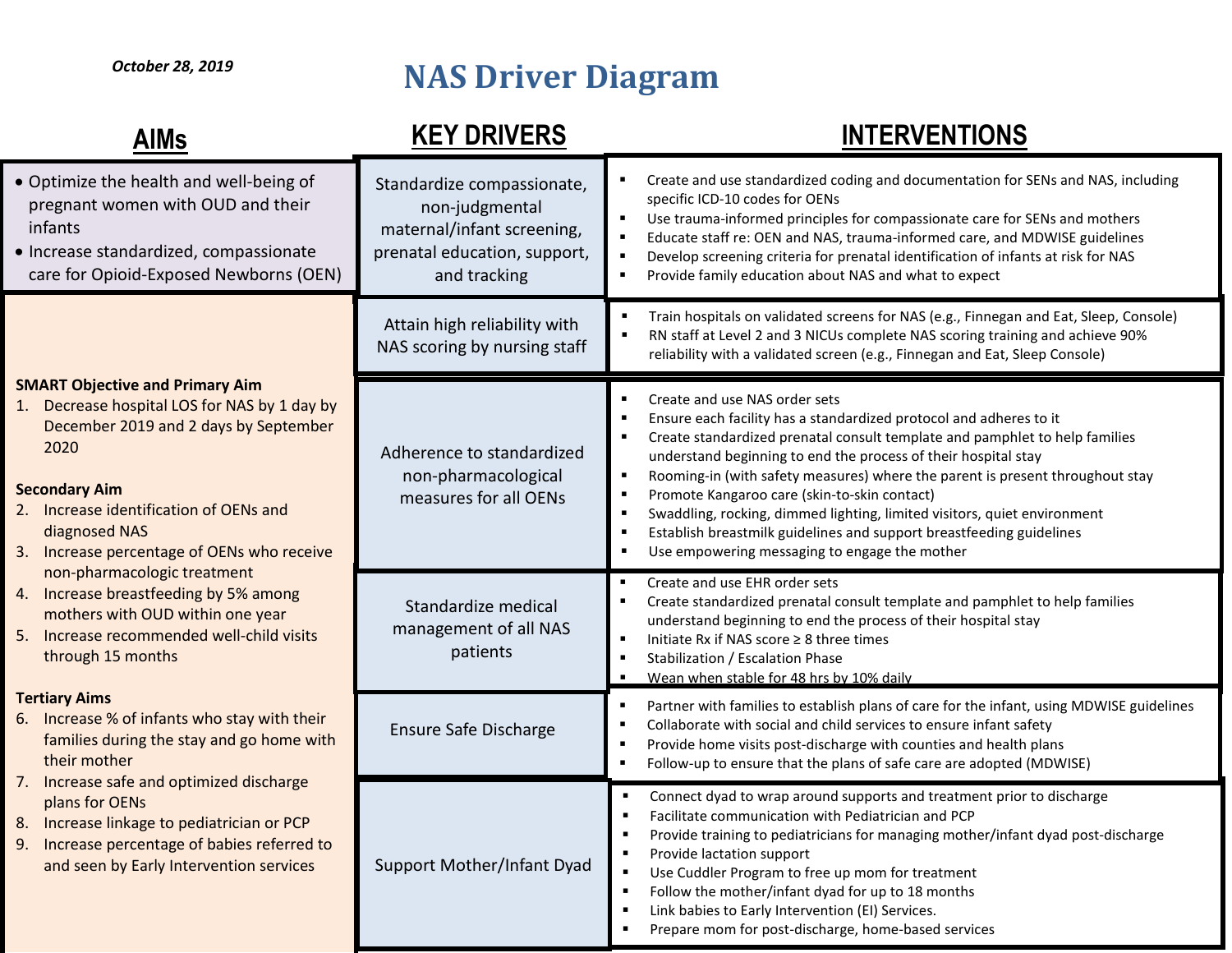## **NAS Quality Metrics**

| <b>Metric</b>                                                                                | <b>Denominator</b><br><b>Numerator</b><br>(Out of the<br><b>Denominator)</b>                                                                                          | <b>Data</b><br><b>Source</b>                                                                                         | <b>Notes</b>                                                                                                                                                                                                                                                                                                                                                                                                                                                                                                                                                                                                                                                                                                                                                                                                                                                                                                                                                                                                                                                                                                                                                                                                                                                      | <b>Source</b>                                                                                              |
|----------------------------------------------------------------------------------------------|-----------------------------------------------------------------------------------------------------------------------------------------------------------------------|----------------------------------------------------------------------------------------------------------------------|-------------------------------------------------------------------------------------------------------------------------------------------------------------------------------------------------------------------------------------------------------------------------------------------------------------------------------------------------------------------------------------------------------------------------------------------------------------------------------------------------------------------------------------------------------------------------------------------------------------------------------------------------------------------------------------------------------------------------------------------------------------------------------------------------------------------------------------------------------------------------------------------------------------------------------------------------------------------------------------------------------------------------------------------------------------------------------------------------------------------------------------------------------------------------------------------------------------------------------------------------------------------|------------------------------------------------------------------------------------------------------------|
| <b>Median</b><br>hospital length<br>of stay for<br>newborns with<br><b>NAS</b><br>(required) | Median number of hospital days from<br>birth of newborns with NAS through<br>discharge to home among newborns<br>greater than 34 gestational weeks with<br><b>NAS</b> | <b>Birth</b><br>Hospital<br>Data Form<br>or State<br>Data with<br>NAS ICD 10<br>code and<br>total<br>hospital<br>LOS | Report quarterly, starting in January 2019<br>The data should be pulled based on discharge date (for<br>example, for January 1 to March 31, data should be pulled<br>for all patients who were discharged in that quarter)<br>Newborns are those admitted at 0 days old, transferred up<br>to 1 week old, or readmitted from home/ER/clinic up to 1<br>week old (i.e., admitted at less than 7 days old)<br>Newborns diagnosed with NAS are defined by:<br>ICD 10 Code P96.1 (Neonatal Withdrawal Symptoms<br>from Maternal Use of Drugs of Addiction), or<br>OEN with clinical signs of opioid withdrawal (e.g.,<br>$\bullet$<br>Finnegan score $\geq 8$ three consecutive times)<br>This measure is among those who have been discharged<br>Includes all days hospitalized whether transferred outside<br>of a NICU or transferred to another institution<br>Median calculations assume some sites will have outliers<br>that will skew the normal distribution of data. The median<br>is the value separating the higher half from the lower half<br>of a data sample this ordered from low to high numbers.<br>(In response to outliers, conduct a root cause analysis to<br>understand the causes of the outliers.)<br>Protocol for how to handle transfers: | Informed by AIM Opioid<br>Metrics Spreadsheet (O4)<br>Informed by ILPQC protocol<br>for handling transfers |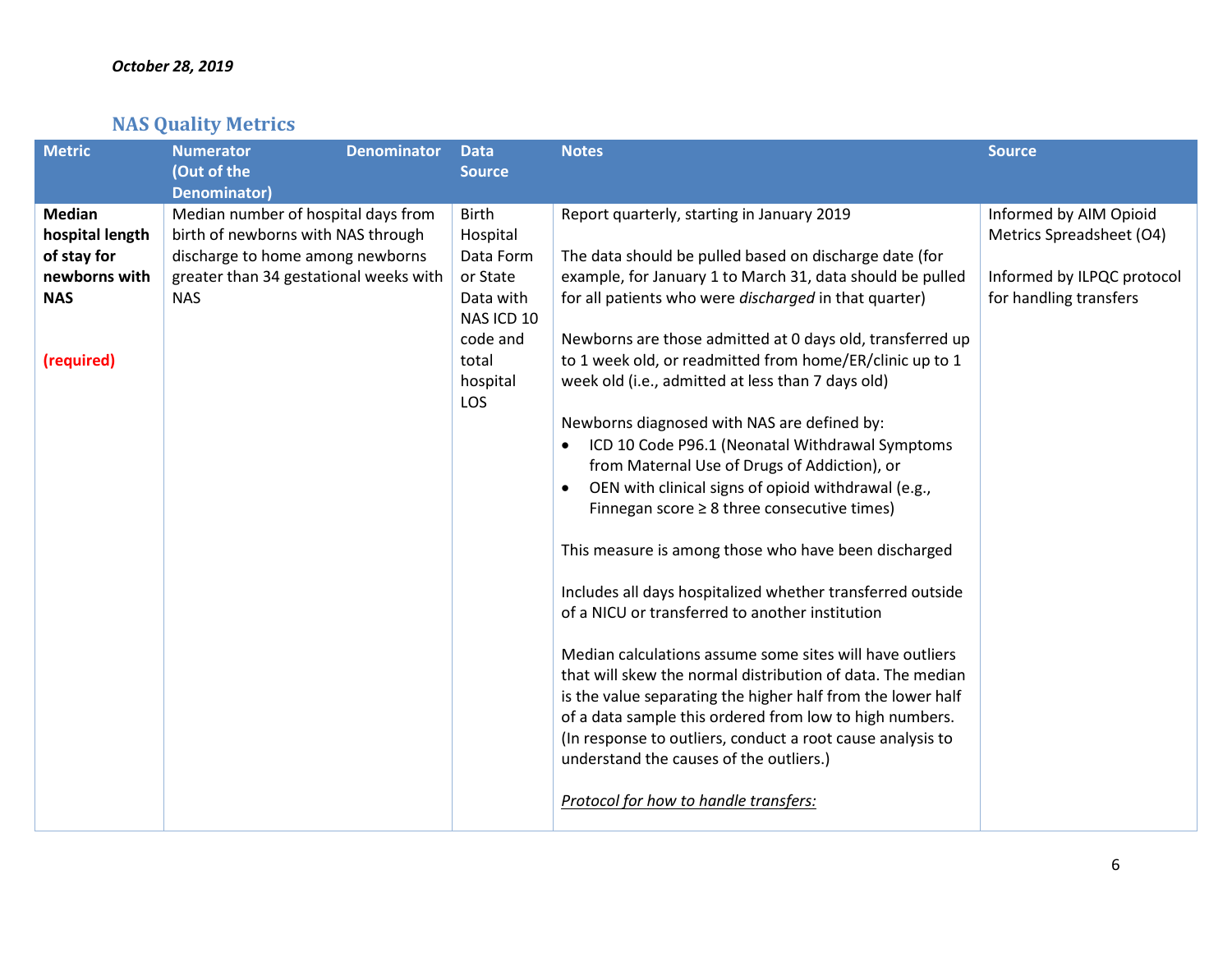| <b>Metric</b> | <b>Numerator</b>                   | <b>Denominator</b> | <b>Data</b>   | <b>Notes</b>                                                                                                                                                                                                                                                                                                                                                                                                                                                                                                                                                                                                                                                                                                                                                                                                                                                                                                                                                                                                                                                                                                                                                                                                                                                                                                                                                                                                                                                                                                                          | <b>Source</b> |
|---------------|------------------------------------|--------------------|---------------|---------------------------------------------------------------------------------------------------------------------------------------------------------------------------------------------------------------------------------------------------------------------------------------------------------------------------------------------------------------------------------------------------------------------------------------------------------------------------------------------------------------------------------------------------------------------------------------------------------------------------------------------------------------------------------------------------------------------------------------------------------------------------------------------------------------------------------------------------------------------------------------------------------------------------------------------------------------------------------------------------------------------------------------------------------------------------------------------------------------------------------------------------------------------------------------------------------------------------------------------------------------------------------------------------------------------------------------------------------------------------------------------------------------------------------------------------------------------------------------------------------------------------------------|---------------|
|               |                                    |                    | <b>Source</b> |                                                                                                                                                                                                                                                                                                                                                                                                                                                                                                                                                                                                                                                                                                                                                                                                                                                                                                                                                                                                                                                                                                                                                                                                                                                                                                                                                                                                                                                                                                                                       |               |
|               | (Out of the<br><b>Denominator)</b> |                    |               | For infants transferred between hospitals, this data is reported<br>by the hospital that provided the majority of care during the<br>acute period of risk. Typically, for mother this is during delivery<br>and for infants this is approximately day 3 to day 10 of life. We<br>are defining that hospital as the BIRTH hospital if the infant<br>remains there for at least 5 days of life, and the RECEIVING<br>hospital if the infant is transferred at day of life 5 or less. For all<br>mother/infants, the data should only be reported ONCE.<br>Examples are listed below<br><b>Scenarios:</b><br>Infant born at hospital A, remains at hospital A until<br>discharge (Hospital reports data)<br>Infant born at hospital A, transferred to hospital B on day of<br>$\bullet$<br>life 20 for convalescent care, remains at hospital B until<br>discharge (Hospital A reports data)<br>Infant born at hospital A, transferred to hospital B on day of<br>$\bullet$<br>life 2 for acute care, remains at hospital B until discharge<br>(Hospital B reports data)<br>Infant born at hospital A, transferred to hospital B on day of<br>$\bullet$<br>life 2 for acute care, transferred back to hospital A on day of<br>life 20 for convalescent care, remains at hospital A until<br>discharge (Hospital B reports data)<br>The hospital reporting the data should attempt to contact<br>transferring or receiving hospitals for information needed. If an<br>infant was transferred for acute care at day of life 5 or less, the |               |
|               |                                    |                    |               | receiving hospital should get information on the perinatal and<br>birth history from the birth hospital. If the infant is transferred                                                                                                                                                                                                                                                                                                                                                                                                                                                                                                                                                                                                                                                                                                                                                                                                                                                                                                                                                                                                                                                                                                                                                                                                                                                                                                                                                                                                 |               |
|               |                                    |                    |               | after day 10 for convalescent care, the transferring hospital<br>should get information from the receiving hospital on eventual                                                                                                                                                                                                                                                                                                                                                                                                                                                                                                                                                                                                                                                                                                                                                                                                                                                                                                                                                                                                                                                                                                                                                                                                                                                                                                                                                                                                       |               |
|               |                                    |                    |               | disposition and length of stay.                                                                                                                                                                                                                                                                                                                                                                                                                                                                                                                                                                                                                                                                                                                                                                                                                                                                                                                                                                                                                                                                                                                                                                                                                                                                                                                                                                                                                                                                                                       |               |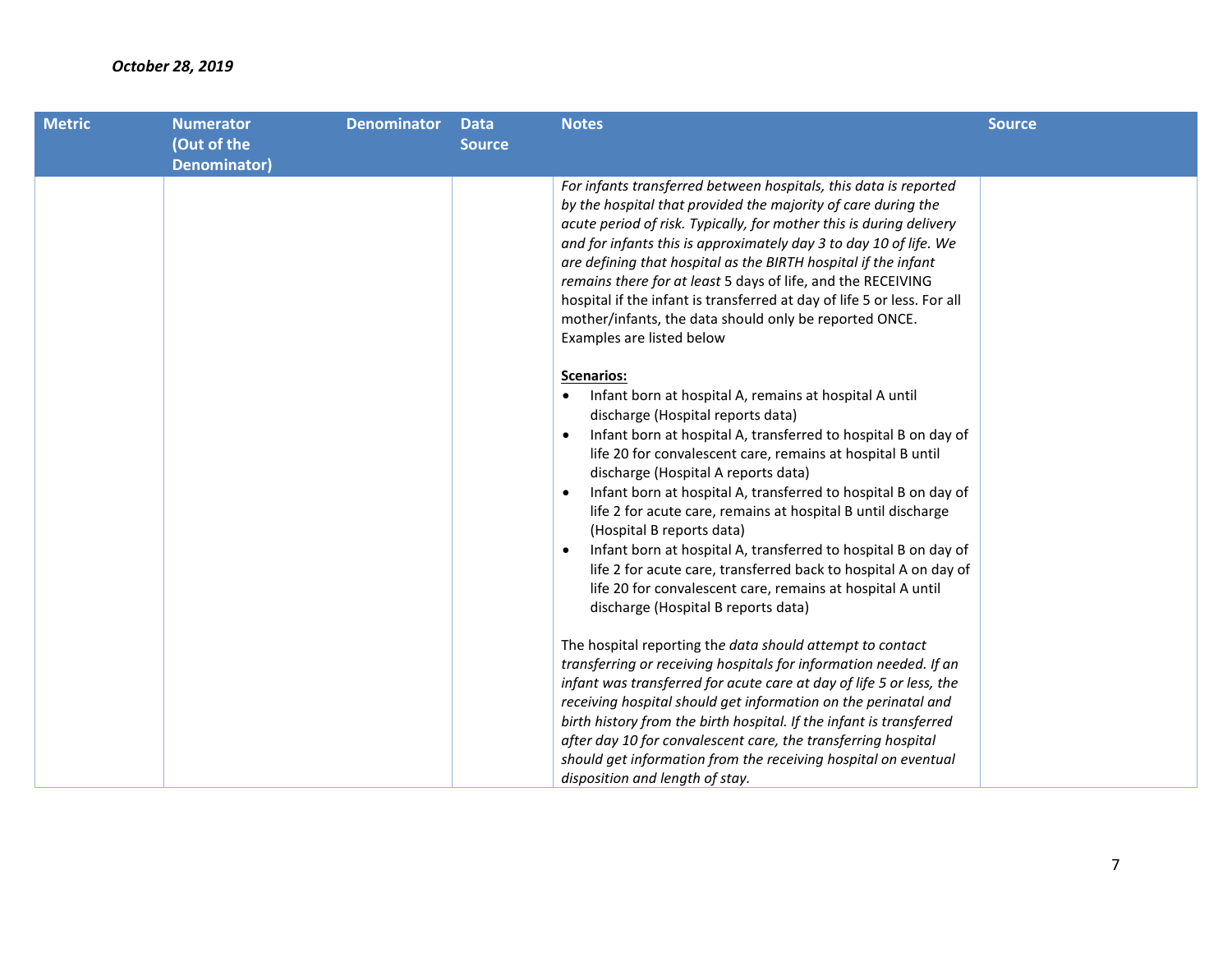# **OUD Driver Diagram**

| Aims                                                                                                               | <b>Drivers</b>                                                                                              | <b>Key Interventions</b>                                                                                                                                                                                                                                                                                                        |  |  |  |
|--------------------------------------------------------------------------------------------------------------------|-------------------------------------------------------------------------------------------------------------|---------------------------------------------------------------------------------------------------------------------------------------------------------------------------------------------------------------------------------------------------------------------------------------------------------------------------------|--|--|--|
|                                                                                                                    | Educate patients and their families<br>on OUD and NAS                                                       | Provide staff-wide (clinical and non-clinical) education on SUD/OUD with an<br>emphasis on stigma and trauma-informed care<br>Provide evidence-based patient education materials on OUD and NAS in<br>$\bullet$                                                                                                                 |  |  |  |
| 1. Increase SUD, OUD, and<br>NAS education among<br>patients and staff                                             | Provide staff-wide education and<br>training on substance use, stigma<br>and trauma-responsive care         | inpatient and outpatient settings<br>Define culture of equity and trauma-responsive care                                                                                                                                                                                                                                        |  |  |  |
| 2. Increase pregnant women<br>screened and<br>appropriately diagnosed<br>for SUD                                   | Screen all pregnant women for<br>substance use                                                              | • Screen all pregnant women for SUD/OUD using validated screening tools and<br><b>SBIRT</b><br>• Check PDMP for opiate use<br>• Screen women with SUD/OUD for commonly occurring co-morbidities,                                                                                                                                |  |  |  |
| 3. Increase prenatal and<br>postpartum women with<br>OUD who are referred to<br>and initiate MAT                   | Screen all pregnant women for<br>commonly occurring physical and<br>behavioral co-morbidities               | including HIV, Hepatitis, STIs, mental health conditions, physical and sexual<br>violence, smoking and ETOH use, and social determinants of health (SDOH)<br>Screen for pregnancy intention and provide comprehensive contraceptive<br>counseling<br>• Provide access to immediate postpartum contraceptive options (e.g. LARC) |  |  |  |
| 4. Increase duration of MAT                                                                                        | Link all pregnant women with OUD<br>to substance use treatment                                              | prior to hospital discharge.                                                                                                                                                                                                                                                                                                    |  |  |  |
| use among prenatal and<br>postpartum women                                                                         | programs that provide MAT,<br>behavioral health counseling and<br>social services support                   | Map local SUD treatment options that provide MAT and women-centered care including<br>local resources that support recovery<br>• Ensure and follow OUD treatment engagement during pregnancy and postpartum                                                                                                                     |  |  |  |
| 5. Increase women with OUD<br>who receive prenatal care<br>in the 1 <sup>st</sup> trimester and<br>postpartum care | Establish specific prenatal,                                                                                | Provide Naloxone prescriptions<br>Obtain patient consent to communicate with OUD treatment providers<br>Ensure that women who are incarcerated have continuous access to MAT across the<br>State                                                                                                                                |  |  |  |
|                                                                                                                    | intrapartum and postpartum clinical<br>pathways for women with OUD                                          | Establish specific prenatal, intrapartum and postpartum clinical pathways for                                                                                                                                                                                                                                                   |  |  |  |
|                                                                                                                    | Know state and local notification<br>guidelines for maternal substance<br>use and substance-exposed infants | women with OUD<br>• Identify a lead coordinator to ensure that all women with OUD/SUD are<br>enrolled in clinical pathways<br>• Create a "plan of safe care" prior to discharge, using MDWISE guidelines<br>• Create multidisciplinary case review teams for patient, provider and system-<br>level issues                      |  |  |  |
|                                                                                                                    |                                                                                                             |                                                                                                                                                                                                                                                                                                                                 |  |  |  |

**Goal:** Optimize the health and well-being of pregnant women with opioid use disorder and their children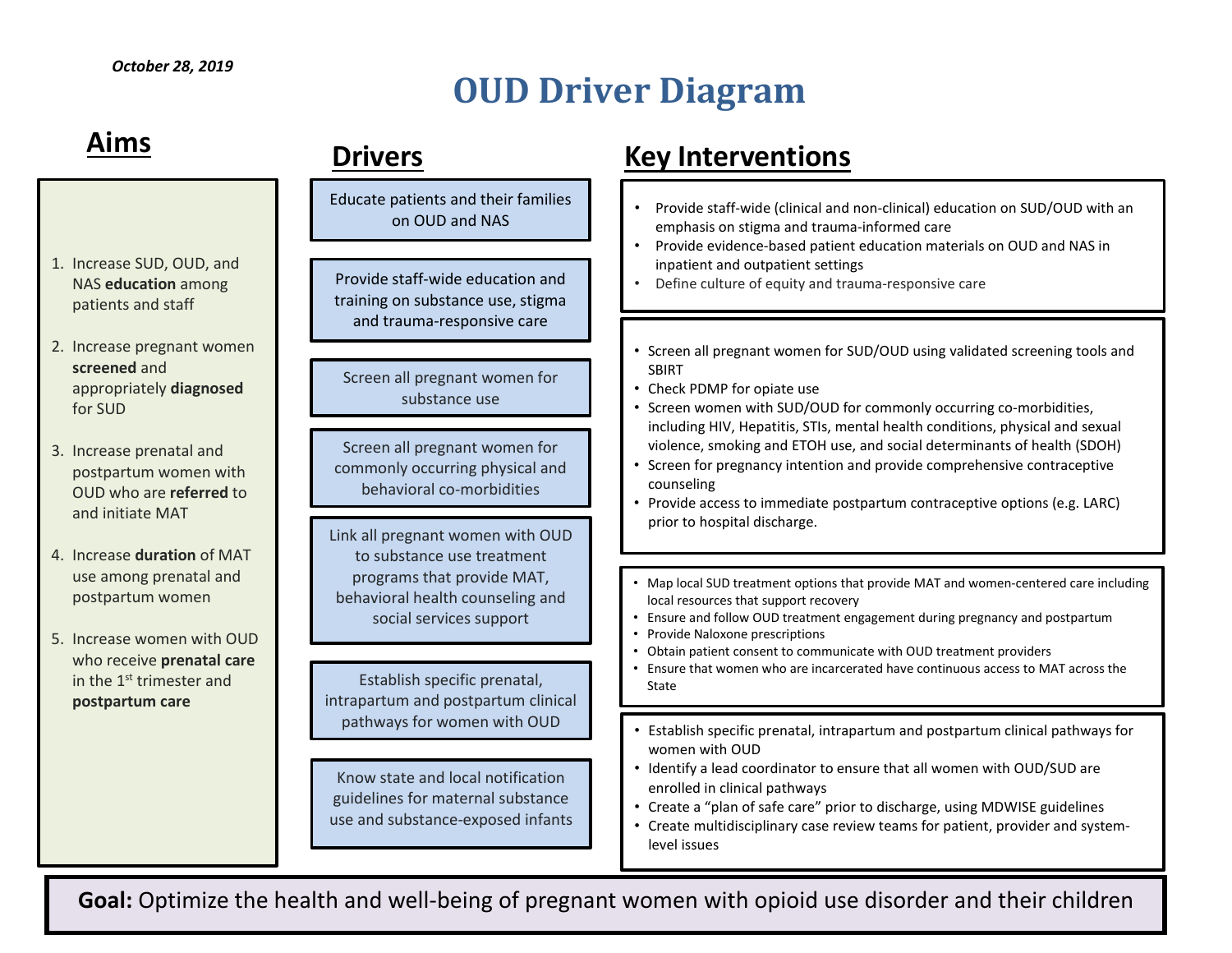## **OUD Metrics**

| <b>Metric</b>    | <b>Numerator (Out of</b> | <b>Denominator</b> | <b>Data</b>     | <b>Notes</b>                                                                                    | <b>Source</b>                    |
|------------------|--------------------------|--------------------|-----------------|-------------------------------------------------------------------------------------------------|----------------------------------|
|                  | the Denominator)         |                    | <b>Source</b>   |                                                                                                 |                                  |
| Percentage of    | Number of women          | Number of          | <b>EHR Data</b> | Report on a monthly basis, starting in May 2019                                                 | AIM Opioid Optional P3 (adapted) |
| pregnant women   | screened for SUD         | women with a       |                 |                                                                                                 |                                  |
| screened for SUD | with a validated         | prenatal visit or  |                 | "At any time during the pregnancy" means during                                                 | https://www.acog.org/-           |
| with a validated | screen at any time       | delivery visit in  |                 | prenatal and hospital/delivery visits. In other                                                 | /media/Committee-                |
| screen           | during the               | the month          |                 | words, SUD screens during prenatal and/or                                                       | Opinions/Committee-on-           |
|                  | pregnancy                |                    |                 | hospital/delivery visits count in this measure.                                                 | Obstetric-                       |
|                  |                          |                    |                 |                                                                                                 | Practice/co711.pdf?dmc=1&ts=20   |
|                  |                          |                    |                 | For the purposes of counting who is included in                                                 | 180803T1619512856                |
| (required)       |                          |                    |                 | the numerator, at least one SUD screening per                                                   |                                  |
|                  |                          |                    |                 | person "at any time during the pregnancy" would                                                 |                                  |
|                  |                          |                    |                 | count for the numerator.                                                                        |                                  |
|                  |                          |                    |                 |                                                                                                 |                                  |
|                  |                          |                    |                 | Each person screened "at any time during the                                                    |                                  |
|                  |                          |                    |                 | pregnancy" should only be counted once in the<br>numerator even if the person was screened more |                                  |
|                  |                          |                    |                 | than once at any time during the pregnancy (i.e.,                                               |                                  |
|                  |                          |                    |                 | do not double count someone in the numerator                                                    |                                  |
|                  |                          |                    |                 | for the PA PQC measures)                                                                        |                                  |
|                  |                          |                    |                 |                                                                                                 |                                  |
|                  |                          |                    |                 | In regard to the denominator, if a person has                                                   |                                  |
|                  |                          |                    |                 | multiple prenatal visits in the month, she should                                               |                                  |
|                  |                          |                    |                 | only be counted once in the denominator (i.e., do                                               |                                  |
|                  |                          |                    |                 | not double count someone in the denominator for                                                 |                                  |
|                  |                          |                    |                 | the PA PQC measures).                                                                           |                                  |
|                  |                          |                    |                 |                                                                                                 |                                  |
|                  |                          |                    |                 | To keep track of who has met the criteria to be                                                 |                                  |
|                  |                          |                    |                 | included in the numerator or denominator, PQC                                                   |                                  |
|                  |                          |                    |                 | sites have found it helpful to develop a yes/no                                                 |                                  |
|                  |                          |                    |                 | tracking sheet when reviewing records (see slide                                                |                                  |
|                  |                          |                    |                 | 21 from the May 13 2019 Data Collection Webinar                                                 |                                  |
|                  |                          |                    |                 | Presentation here                                                                               |                                  |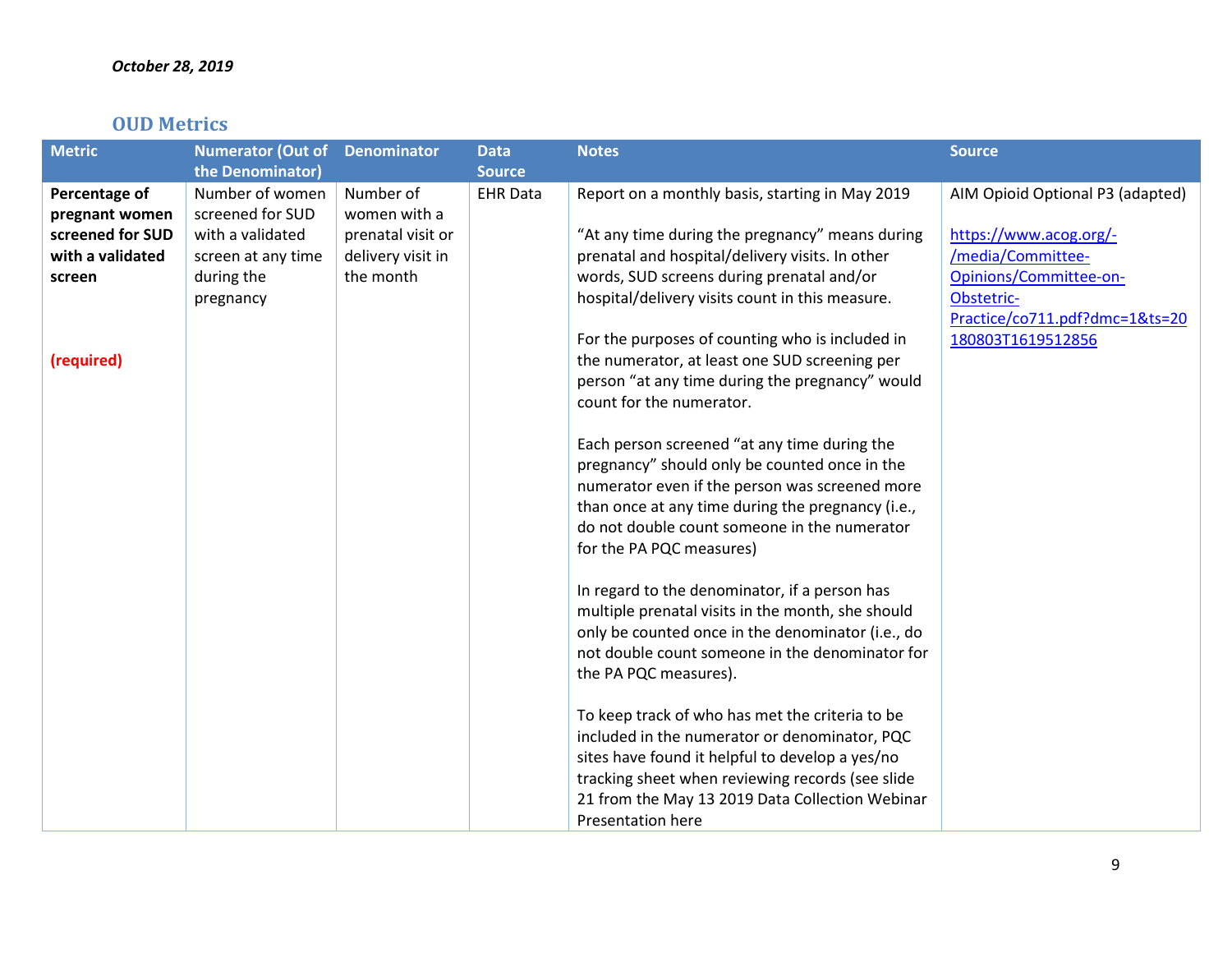| <b>Metric</b>   | <b>Numerator (Out of Denominator</b> |                   | <b>Data</b>     | <b>Notes</b>                                        | <b>Source</b> |
|-----------------|--------------------------------------|-------------------|-----------------|-----------------------------------------------------|---------------|
|                 | the Denominator)                     |                   | <b>Source</b>   |                                                     |               |
|                 |                                      |                   |                 | https://www.whamglobal.org/data-collection for a    |               |
|                 |                                      |                   |                 | visual).                                            |               |
|                 |                                      |                   |                 |                                                     |               |
|                 |                                      |                   |                 | <b>SUD Domains Include:</b>                         |               |
|                 |                                      |                   |                 | Alcohol, tobacco, opioids, and other drugs          |               |
|                 |                                      |                   |                 |                                                     |               |
|                 |                                      |                   |                 | Validated SUD screening tools: 4Ps, 4Ps Plus, 5Ps,  |               |
|                 |                                      |                   |                 | NIDA Quick Screen, Substance Use Risk Profile       |               |
|                 |                                      |                   |                 | Pregnancy (SURP-P) Scale, ASSIST, TICS              |               |
|                 |                                      |                   |                 | http://www.dbhds.virginia.gov/library/mental%20     |               |
|                 |                                      |                   |                 | health%20services/screener-perinatal.pdf            |               |
| Percentage of   | Number of women                      | Number of         | <b>EHR Data</b> | Report on a monthly basis, starting in January 2019 |               |
| pregnant women  | with an OUD                          | women with a      |                 |                                                     |               |
| diagnosed with  | diagnosis at any                     | prenatal or       |                 | Clinical Criteria for "Women Diagnosed with OUD":   |               |
| OUD at any time | time during                          | delivery visit in |                 | • positive self-report screen or positive opioid    |               |
| of pregnancy    | pregnancy                            | the month         |                 | toxicology screen during pregnancy and assessed     |               |
|                 |                                      |                   |                 | to have OUD, or                                     |               |
|                 |                                      |                   |                 | • Patient endorses or reports misuse of opioids /   |               |
|                 |                                      |                   |                 | opioid use disorder, or                             |               |
| (required)      |                                      |                   |                 | • using non-prescribed opioids during pregnancy,    |               |
|                 |                                      |                   |                 | or                                                  |               |
|                 |                                      |                   |                 | • using prescribed opioids chronically for longer   |               |
|                 |                                      |                   |                 | than a month in the third trimester (i.e., week 28  |               |
|                 |                                      |                   |                 | of pregnancy until birth), or                       |               |
|                 |                                      |                   |                 | • newborn has an unanticipated positive neonatal    |               |
|                 |                                      |                   |                 | cord, urine, or meconium screen for opioids or if   |               |
|                 |                                      |                   |                 | newborn has symptoms associated with opioid         |               |
|                 |                                      |                   |                 | exposure including NAS                              |               |
|                 |                                      |                   |                 |                                                     |               |
|                 |                                      |                   |                 | ICD-10 codes for OUD: F11 diagnosis codes           |               |
|                 |                                      |                   |                 | (O99.320 and Z79.891 may also be used). (The        |               |
|                 |                                      |                   |                 | OUD diagnosis should be counted in the              |               |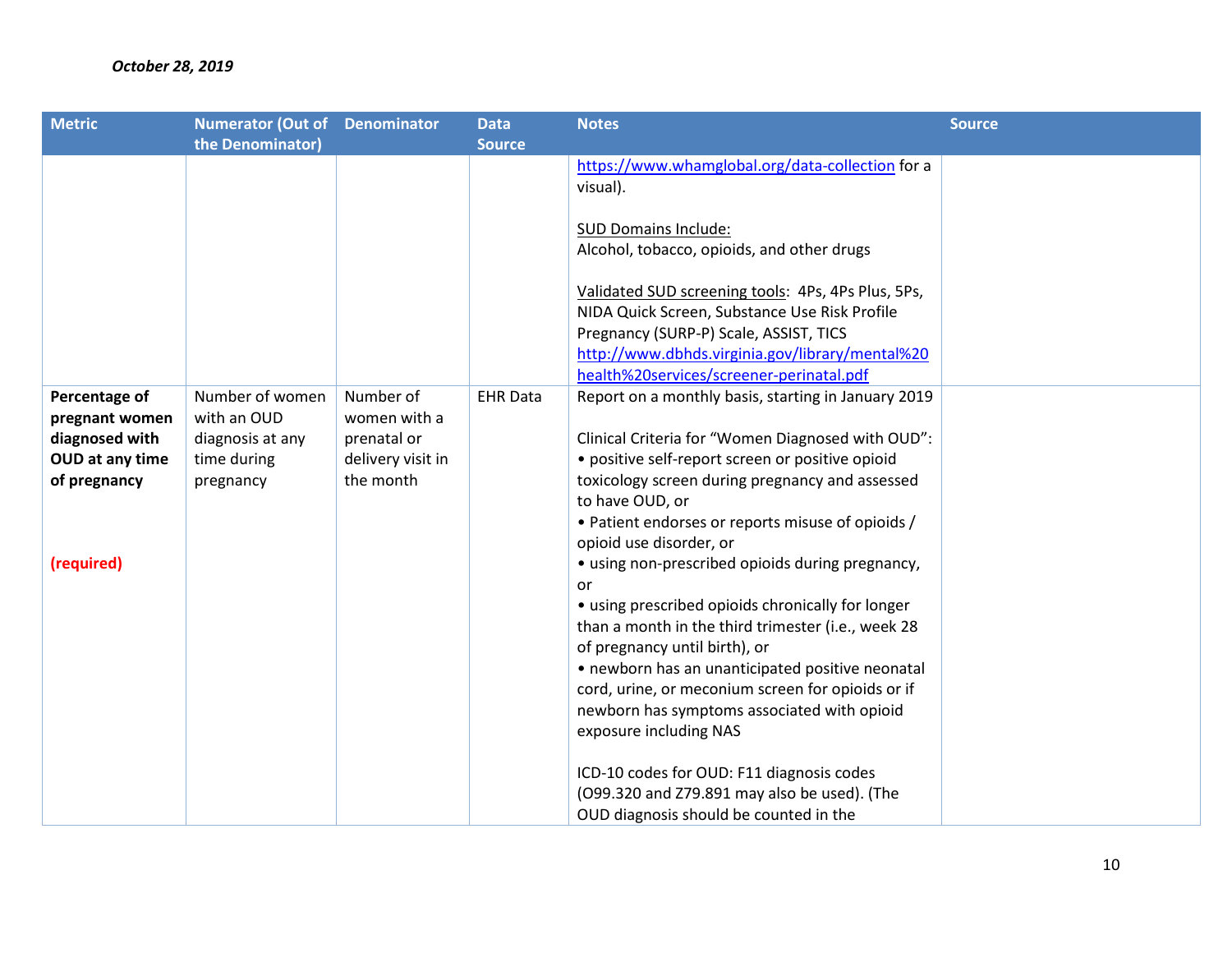| <b>Metric</b>    | <b>Numerator (Out of Denominator</b> |               | <b>Data</b>   | <b>Notes</b>                                                                                                      | <b>Source</b>                   |
|------------------|--------------------------------------|---------------|---------------|-------------------------------------------------------------------------------------------------------------------|---------------------------------|
|                  | the Denominator)                     |               | <b>Source</b> |                                                                                                                   |                                 |
|                  |                                      |               |               | numerator if it is active between pregnancy start                                                                 |                                 |
|                  |                                      |               |               | date and the end of the data reporting month.)                                                                    |                                 |
|                  |                                      |               |               | For all of the PA PQC measures, an individual<br>should only be counted once in the numerator and<br>denominator. |                                 |
| Percentage of    | Number who filled                    | Number of     | EHR Data &    | Report on a monthly basis, starting in January 2019                                                               | Informed by NQF 3400 (Use of    |
| pregnant and     | a prescription for                   | women with a  | Claims Data   |                                                                                                                   | Pharmacotherapy for OUD)        |
| postpartum       | or were                              | delivery and  | (based on     | "After the pregnancy" is defined as any time up to                                                                |                                 |
| women            | administered or                      | OUD diagnosis | Rx)           | 30 days after the birth.                                                                                          | http://www.qualityforum.org/QPS |
| diagnosed with   | ordered an MAT                       | in the month  |               | See above for clinical criteria for "Women                                                                        |                                 |
| OUD who initiate | medication                           |               |               | Diagnosed with OUD" and ICD-10 codes for OUD                                                                      |                                 |
| <b>MAT</b>       | (buprenorphine or                    |               |               |                                                                                                                   |                                 |
|                  | methadone) for                       |               |               | Suggestions for gathering information for the                                                                     |                                 |
| (required)       | OUD at any time                      |               |               | numerator:                                                                                                        |                                 |
|                  | during or after the                  |               |               | . In the scenario where the MAT is being provided                                                                 |                                 |
|                  | pregnancy                            |               |               | by an external MAT provider (methadone or                                                                         |                                 |
|                  |                                      |               |               | buprenorphine provider outside of your system),                                                                   |                                 |
|                  |                                      |               |               | PA PQC sites can follow-up with the patient to                                                                    |                                 |
|                  |                                      |               |               | inquire whether the patient is engaged in MAT                                                                     |                                 |
|                  |                                      |               |               | treatment. Or the PA PQC sites can follow-up with                                                                 |                                 |
|                  |                                      |               |               | the external MAT provider to inquire about the                                                                    |                                 |
|                  |                                      |               |               | initiation and continuing MAT status (with                                                                        |                                 |
|                  |                                      |               |               | appropriate information sharing consents in place                                                                 |                                 |
|                  |                                      |               |               | between treating providers).                                                                                      |                                 |
|                  |                                      |               |               |                                                                                                                   |                                 |
|                  |                                      |               |               | . In the scenario where the MAT is being provided                                                                 |                                 |
|                  |                                      |               |               | by an internal provider (e.g., a waivered OB/GYN),                                                                |                                 |
|                  |                                      |               |               | track in the EHR whether buprenorphine was                                                                        |                                 |
|                  |                                      |               |               | ordered. Depending on your EHR, you may be able                                                                   |                                 |
|                  |                                      |               |               | to access prescription fill status as well (e.g., via                                                             |                                 |
|                  |                                      |               |               | SureScripts and/or PDMP)                                                                                          |                                 |
|                  |                                      |               |               |                                                                                                                   |                                 |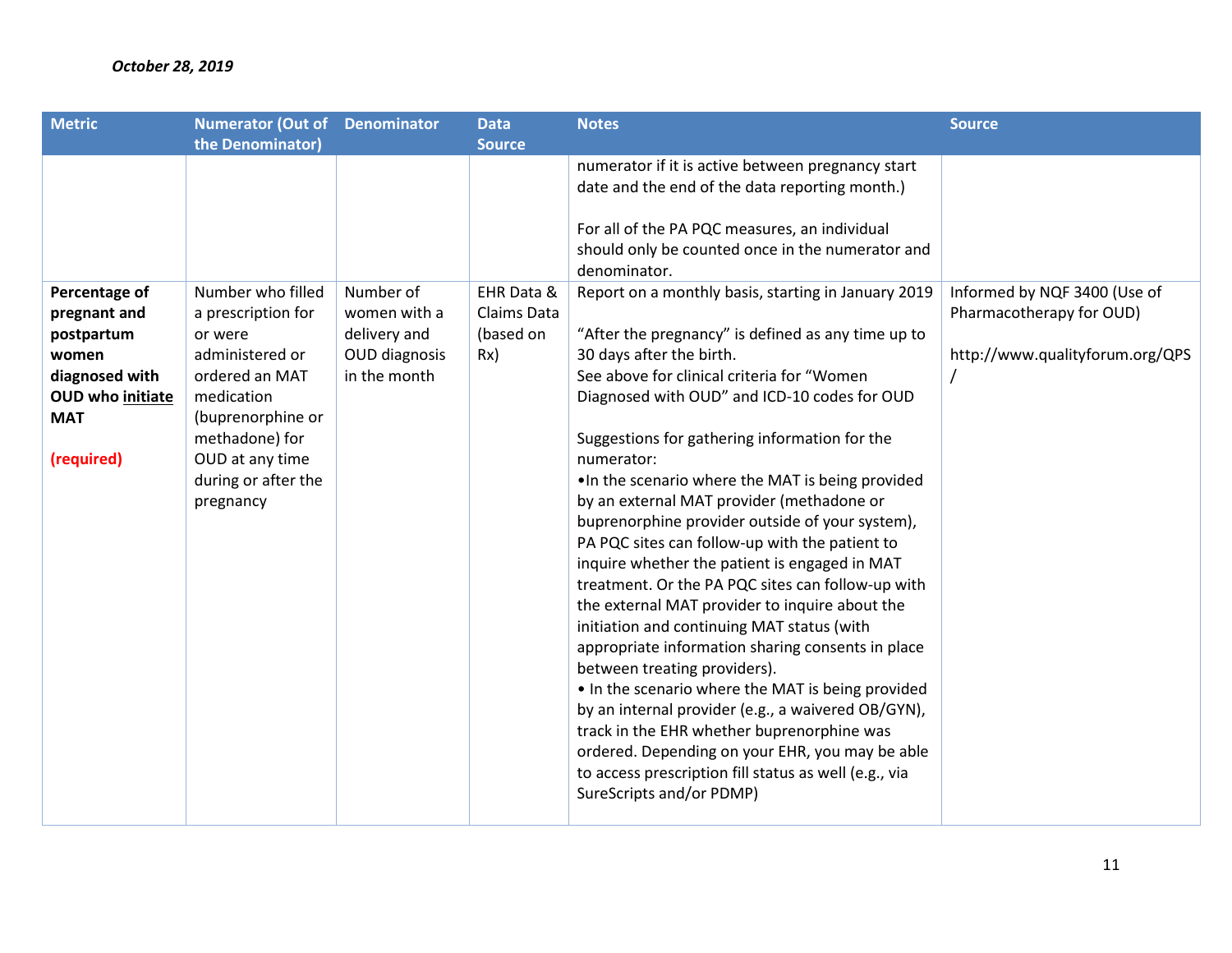| <b>Metric</b>   | <b>Numerator (Out of Denominator</b> |                       | <b>Data</b>   | <b>Notes</b>                                         | <b>Source</b>                   |
|-----------------|--------------------------------------|-----------------------|---------------|------------------------------------------------------|---------------------------------|
|                 | the Denominator)                     |                       | <b>Source</b> |                                                      |                                 |
| Percentage of   | Cumulative                           | Cumulative            | EHR Data &    | Report cumulatively on a monthly basis, starting in  |                                 |
| pregnant and    | number who have                      | number of             | Claims Data   | May 2019                                             |                                 |
| postpartum      | at least 90 days of                  | women with a          | (based on     |                                                      |                                 |
| women with OUD  | continuous                           | delivery in the       | Rx)           | Example: For the denominator reported for the        |                                 |
| and 90-day      | pharmacotherapy                      | past year OUD         |               | month of May 2019, pull all deliveries in the past   |                                 |
| continuity of   | with a medication                    | diagnosis, and        |               | year (e.g., June 1, 2018 to May 31, 2019) for        |                                 |
| <b>MAT</b>      | prescribed for                       | at least one          |               | women who (1) had an OUD diagnosis, and (2) had      |                                 |
| pharmacotherapy | <b>OUD</b>                           | claim for an          |               | at least one MAT claim at least 90 days prior to the |                                 |
| for OUD         | (buprenorphine or                    | <b>MAT</b> medication |               | end of May 2019.                                     |                                 |
|                 | methadone)                           | (buprenorphine        |               |                                                      |                                 |
|                 | without a gap of                     | or methadone)         |               | See above for clinical criteria for "Women"          |                                 |
| (required)      | more than seven                      | at least 90 days      |               | Diagnosed with OUD" and ICD-10 codes for OUD         |                                 |
|                 | days                                 | ago                   |               |                                                      |                                 |
|                 |                                      |                       |               | See above for "Suggestions for gathering             |                                 |
|                 |                                      |                       |               | information for the numerator." The PA PQC also      |                                 |
|                 |                                      |                       |               | suggests to work with the PA PQC health plans        |                                 |
|                 |                                      |                       |               | teams to received feedback on these claims-based     |                                 |
|                 |                                      |                       |               | measures.                                            |                                 |
| Percentage of   | Cumulative                           | Cumulative            | EHR Data &    | Report cumulatively on a monthly basis, starting in  | Informed by NQF 3175            |
| pregnant and    | number who have                      | number of             | Claims Data   | May 2019                                             |                                 |
| postpartum      | at least 180 days                    | women with a          | (based on     |                                                      | http://www.qualityforum.org/QPS |
| women with OUD  | of continuous                        | delivery in the       | Rx)           | Example: For the denominator reported for the        |                                 |
| and 180-day     | pharmacotherapy                      | past year, OUD        |               | month of May 2019, pull all deliveries in the past   |                                 |
| continuity of   | with a medication                    | diagnosis, and        |               | year (e.g., June 1, 2018 to May 31, 2019) for        |                                 |
| <b>MAT</b>      | prescribed for                       | at least one          |               | women who (1) had an OUD diagnosis, and (2) had      |                                 |
| pharmacotherapy | <b>OUD</b>                           | claim for an          |               | at least one MAT claim at least 180 days prior to    |                                 |
| for OUD         | (buprenorphine or                    | <b>MAT</b> medication |               | the end of May 2019.                                 |                                 |
|                 | methadone)                           | (buprenorphine        |               |                                                      |                                 |
|                 | without a gap of                     | or methadone)         |               | See above for clinical criteria for "Women           |                                 |
| (required)      | more than seven                      | at least 180          |               | Diagnosed with OUD" and ICD-10 codes for OUD         |                                 |
|                 | days                                 | days ago              |               |                                                      |                                 |